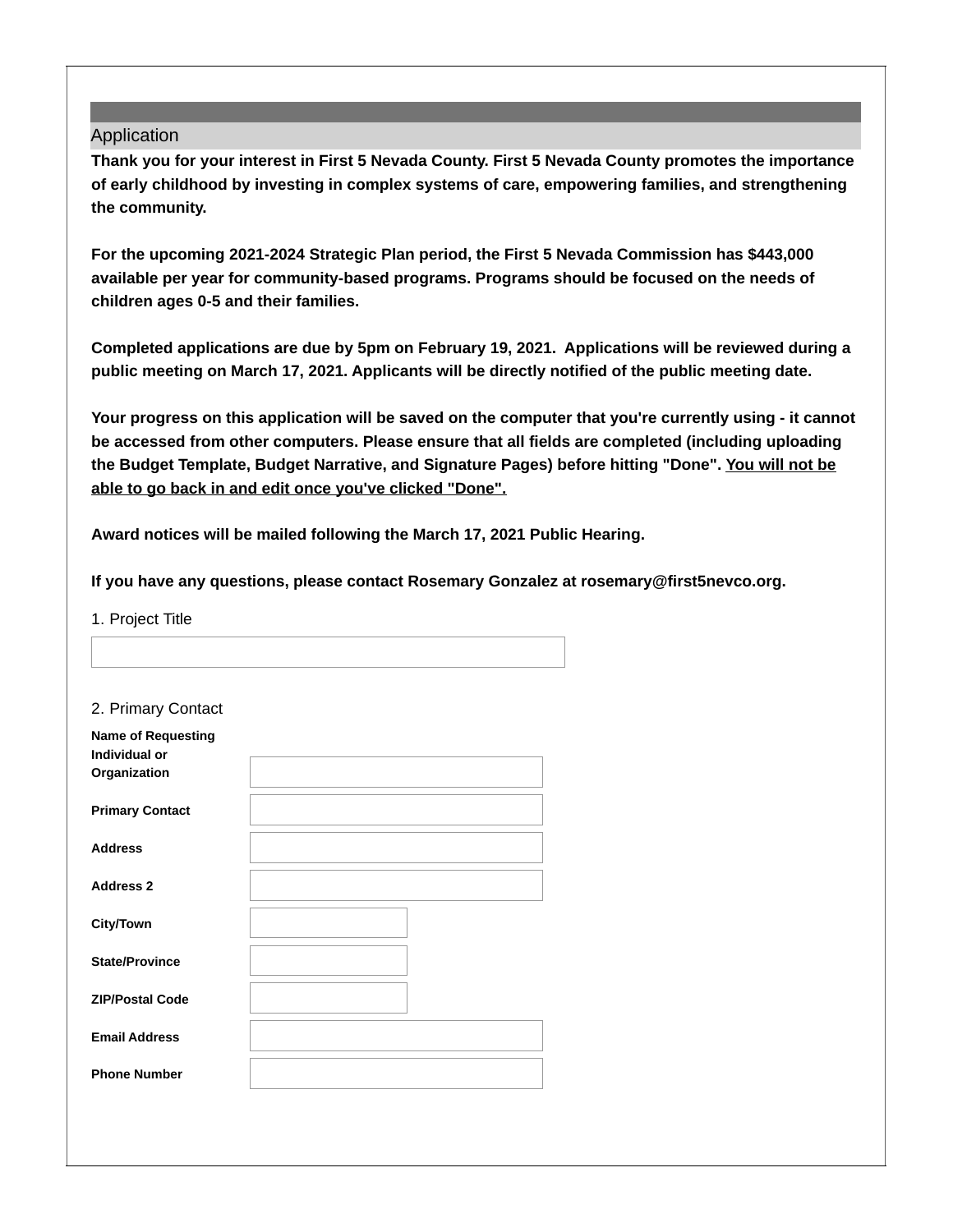| 3. Type of Business/Agency (check one)                          |
|-----------------------------------------------------------------|
| Individual                                                      |
| Private Non-Profit                                              |
| Private For-Profit                                              |
| Corporation                                                     |
| Partnership                                                     |
| Other (please specify)                                          |
|                                                                 |
|                                                                 |
| 4. Business Tax ID or Individual Social Security Number         |
|                                                                 |
|                                                                 |
| 5. Descriptive Title of Project                                 |
|                                                                 |
|                                                                 |
| 6. Summary of Proposed Project:                                 |
|                                                                 |
|                                                                 |
|                                                                 |
| 7. Number of Children you expect to serve:                      |
|                                                                 |
| 8. Number of Parents you expect to serve:                       |
|                                                                 |
|                                                                 |
| 9. Please indicate the general region your proposal will serve: |
| County-Wide                                                     |
| Eastern County                                                  |
| Western County                                                  |
|                                                                 |
|                                                                 |
|                                                                 |
|                                                                 |
|                                                                 |
|                                                                 |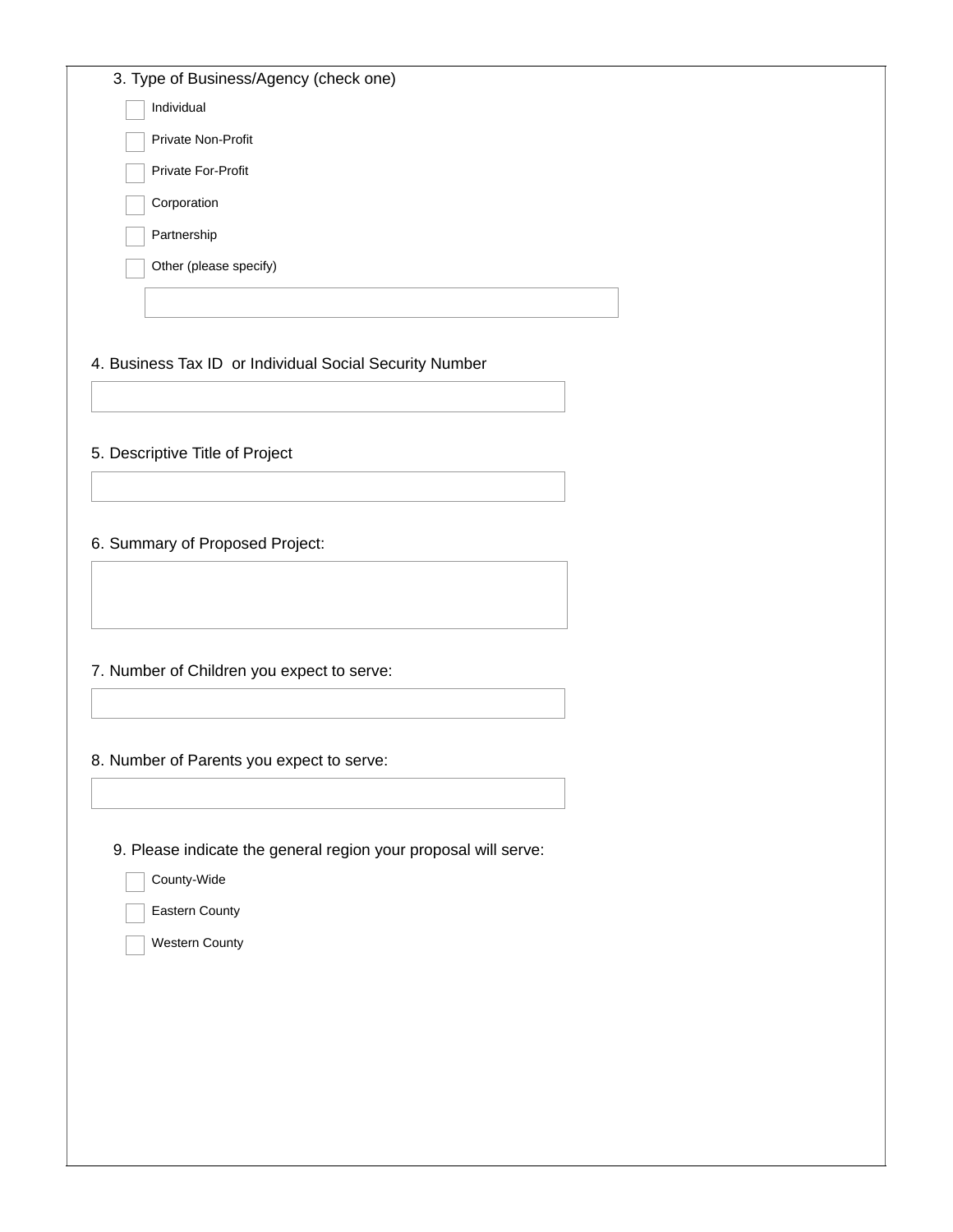| 10. Project timeline      |                                                                                                            |
|---------------------------|------------------------------------------------------------------------------------------------------------|
| <b>Start Date</b>         |                                                                                                            |
| Date                      |                                                                                                            |
| MM/DD/YYYY                |                                                                                                            |
|                           |                                                                                                            |
| <b>End Date</b>           |                                                                                                            |
| Date                      |                                                                                                            |
| MM/DD/YYYY                |                                                                                                            |
|                           |                                                                                                            |
|                           |                                                                                                            |
|                           | 11. Total Requested Amount (please be sure to attach your completed budget template):                      |
|                           |                                                                                                            |
| 12. Organizational Budget |                                                                                                            |
| <b>Current Year</b>       |                                                                                                            |
|                           |                                                                                                            |
| Prior Year                |                                                                                                            |
|                           | 13. Please check all that apply as a major focus of your proposed program                                  |
|                           | Capacity Building and Systems Change                                                                       |
| Family Strengthening      |                                                                                                            |
| Early Learning            |                                                                                                            |
| Communication/Outreach    |                                                                                                            |
|                           |                                                                                                            |
|                           | 14. Please indicate which one of the following Focus Areas is the primary focus of this project:           |
|                           | GOAL NUMBER ONE: Nevada County children will live with supported, nurturing parents                        |
|                           | GOAL NUMBER TWO: Nevada County children are ready to enter school                                          |
|                           | GOAL NUMBER THREE: Nevada County children attend high quality child care                                   |
|                           | GOAL NUMBER FOUR: Nevada County children and families are healthy                                          |
|                           | GOAL NUMBER FIVE: Nevada County families have access to integrated, collaborative and sustainable services |
|                           | GOAL NUMBER SIX: Nevada County children and families are represented in the larger community               |
|                           |                                                                                                            |
|                           |                                                                                                            |
|                           |                                                                                                            |
|                           |                                                                                                            |
|                           |                                                                                                            |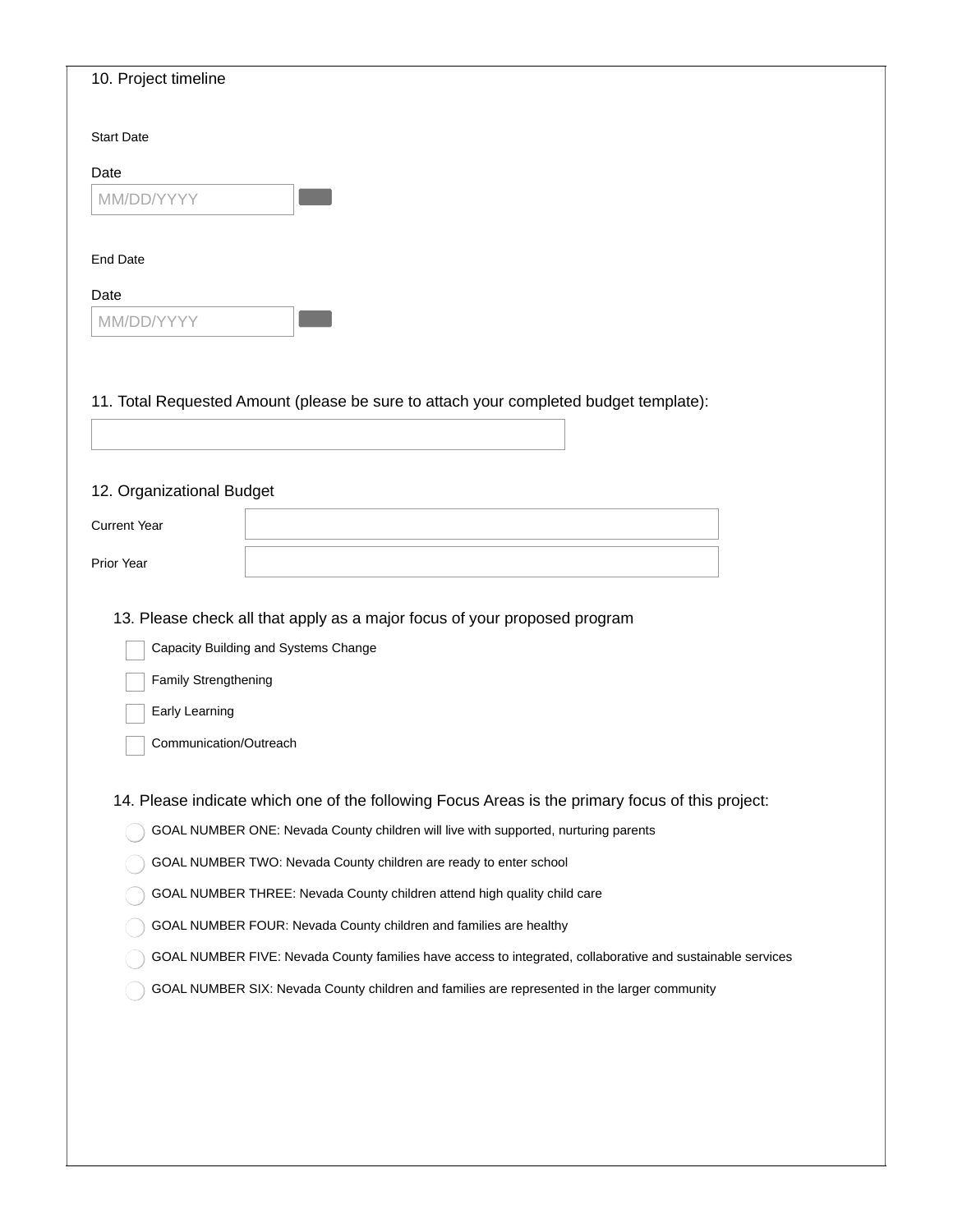15. Please keep your answers to the following questions brief. Proposals will be scored on these answers for 40 possible points.

Please describe the unmet need that this project will address. (5 pts)

16. What actions are you proposing to address this problem or need? (What is the project?) (5 pts)

17. Please describe how you will capitalize on existing programs, services, agencies, collaborations, and/or infrastructure to further the impact of the dollars. For any collaboration among agencies for this project, please include exactly what parts of the project each agency will perform. Please note that the applicant agency on the first page will hold the contract and be the fiscal agent for the project. (5 pts)

18. Please describe the timeline for this project (what steps will you take)? (5 pts)

19. What change do you expect as a result of this project? (5 pts)

20. How will you measure this change? Please list the tools you would use and how you would use them, including specifics on what degree of change you expect to be captured by the measures. (5 pts)

21. Please tell us about you or your agency. What capacities, skills, abilities, qualifications, experience, and/or credentials do you have to carry out this project? (5 pts)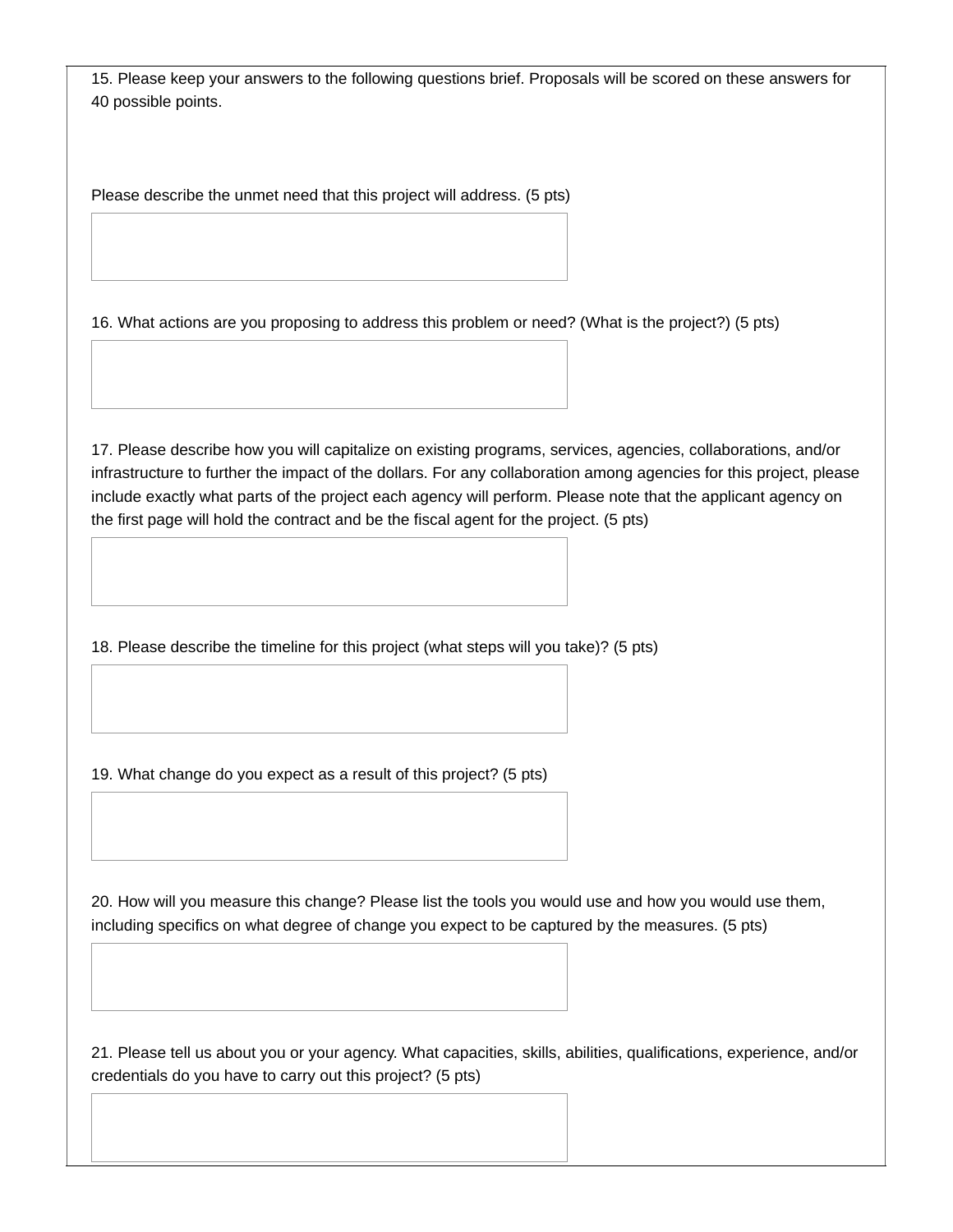22. As these are funds for three years, please describe how you will sustain the project after these funds have been expended. (5 pts)

23. Budget Narrative - Please briefly explain the proposed budget presented below; including other funding sources, in-kind costs, and any collaborations. Please clearly state exactly what First 5 Nevada County dollars would be paying for.

24. Budget Spreadsheet

Upload your Budget Spreadsheet here



25. Nondiscrimination Statement of Compliance and Evaluation Compliance

No file chosen

Please upload your SIGNED statements of compliance here

Choose File Choose File